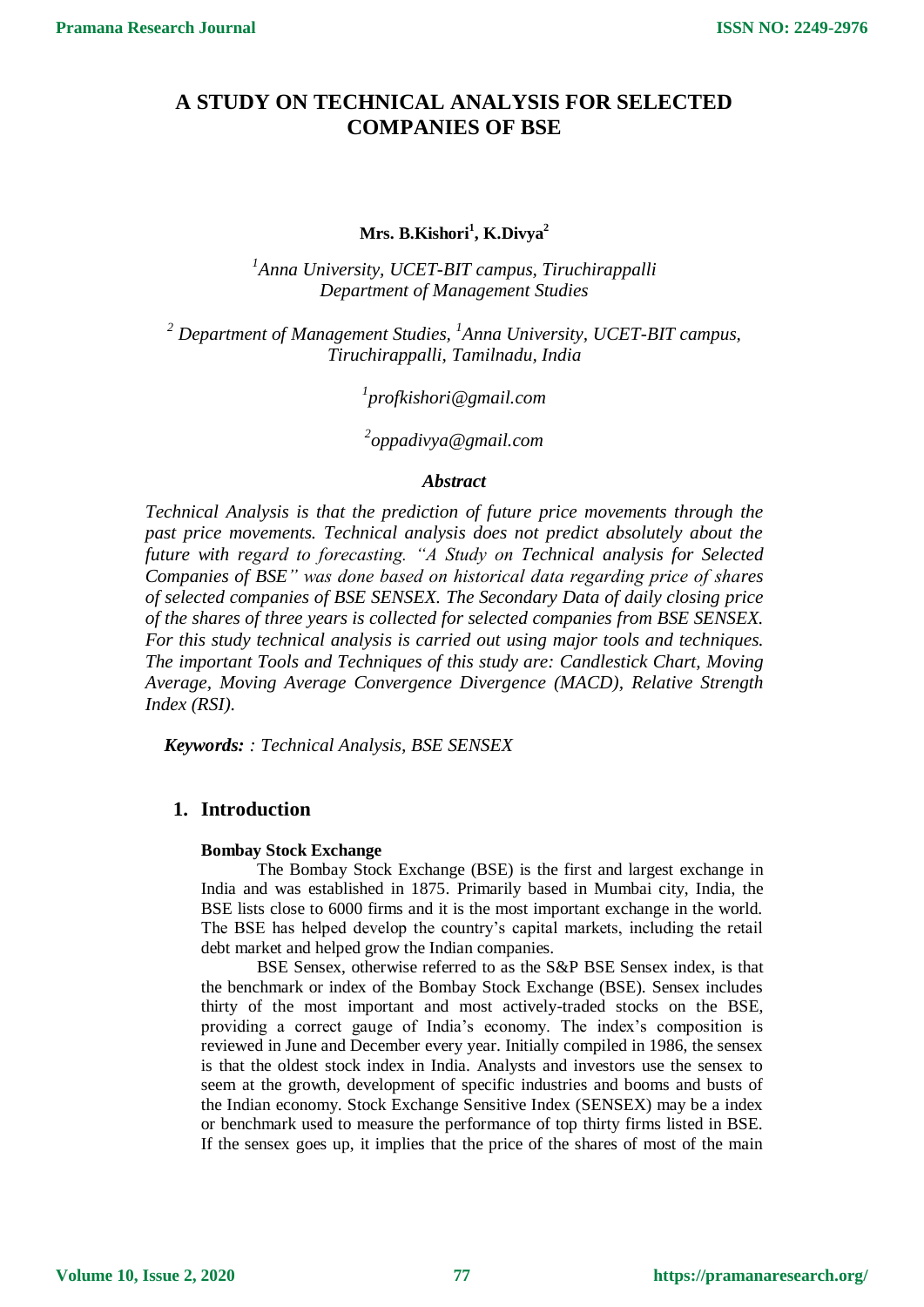firms on the BSE have goes up. If the sensex goes down it mean that the prices have goes down.

#### **Technical Analysis**

Technical Analysis can be defined as an art and science of predicting future price movements through the past price movements. Technical analysis isn't divination for predicting prices. Brown and Jennings (1989) showed that technical analysis has value in a model in which prices aren't absolutely revealing and traders have rational conjectures concerning the rational between prices and signals. LeBaron (1999) shows that, once using technical analysis within the interchange market, once removing periods within which the fed is active, rate of change predictability is dramatically reduced. Technical analysis is predicted on analyzing current demand-supply of commodities, stock, indices, futures or tradable instrument. Technical analysis involve putting stock data like prices, volume and open interest on a chart and applying numerous patterns and indicators to it in order to assess the future price movements.

Technical analysts believe that the historical performance is indications of future performance. Technical analysts don't attempt to measure a securities intrinsic value, however instead use charts and tools to spot patterns that will suggest future activity. Additionally it helps in understanding the price behaviour of the shares, the signals given by them and also the major turning points of the market value. Technical analysis may be a security analysis technique that claims the ability to estimate the future direction of price of shares through the study of past market data primarily price and volume.

## **The Basic Assumptions of Technical Analysis are**

1. Market Fluctuations Discount Everything Else

Technical analysts believe that changes within the price of security and the way well it trades within the market embody all available information about that security from everybody attached it and thus represents the honest value of that security. Sudden changes in however a stock trades typically precede major news about the corporate that issued the stock. Technical analysts d not concern themselves with the P/E ratio, investor equity, return on equity or alternative factors that fundamental analysts do.

## 2. Price Movement will Typically be Charted and Predicted

Technical analysts acknowledge that there is period once prices move at randomly, however there are also times once they move in a recognizable trend. Once a trend is known, it is possible to form cost from it, either by buying low and selling high throughout an upward trend (bull market) or by selling short throughout a downward trend (bear market). By adjusting the length of your time the market is being analyzed, it's attainable to identify each short-term and longterm trend.

3. History Repeat Itself

Individual do not modification their motivations overnight; so, traders can react the same things to condition as they did within the past once those conditions repeat themselves. As a result of individual react the same way, technical analysts will use the knowledge of however alternative traders react in the past to profit every time those conditions repeat them.

### **The Pillars of Technical analysis**

a. Price

Price is that the significant of those area. We measure profits and losses in price difference between buys and sells. It deserves most focus by analysts and academics alike, however if all four can be employed together, the odds of making successful decision can be dramatically inflated.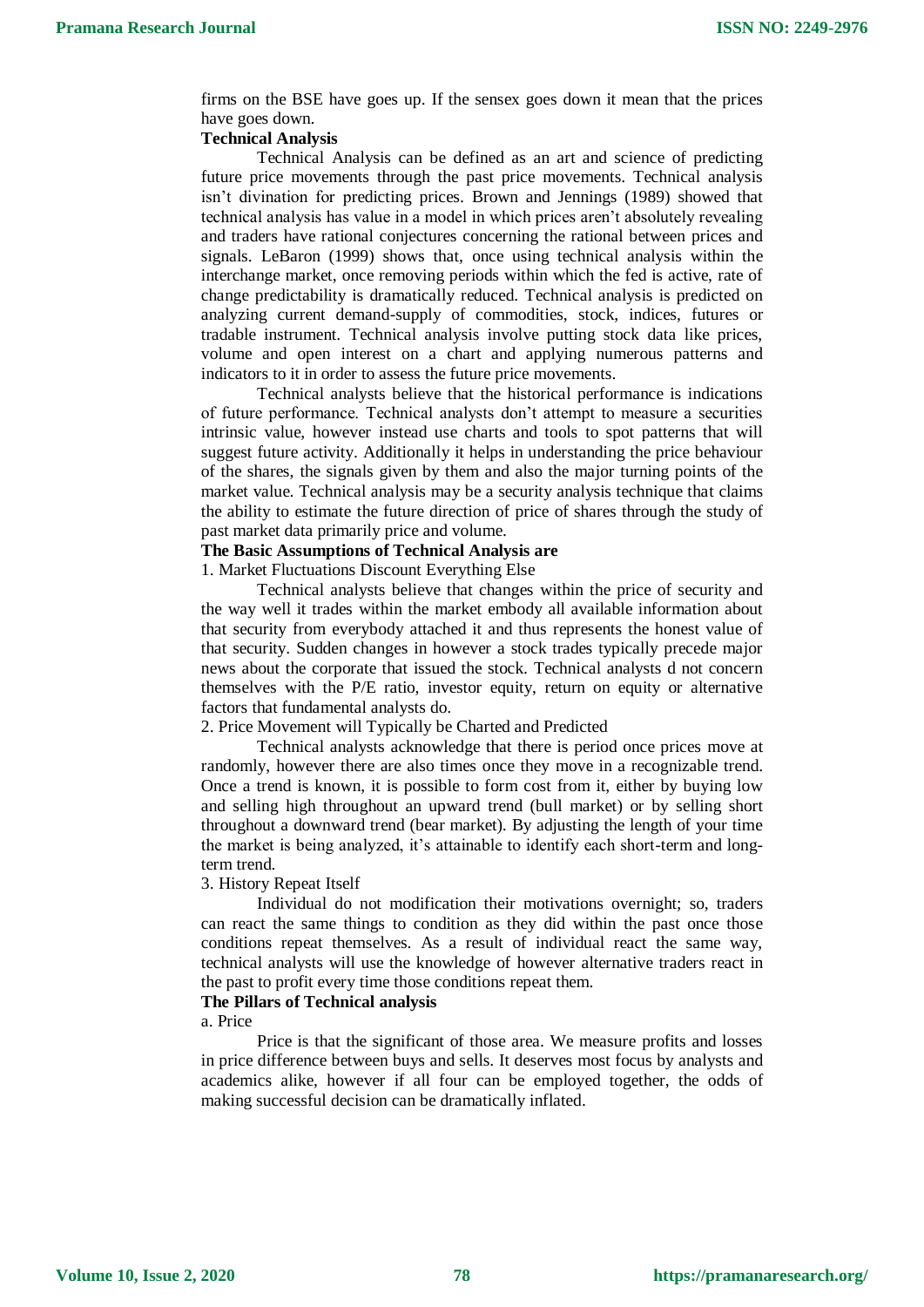## b. Volume

Volume includes such ideas as accumulation and distribution, market breadth, open interest and trade count.

c. Time

Time includes cycles, seasonality and relationships between patterns and trend from a duration purpose of view.

d. Sentiment

Sentiment may a lot of subjective area that seeks to determine solely if the masses i.e. the agreement of investors is tipped too so much one direction. At that time, it pays to consider positioning against the crowd.

# **2. Objective of the study**

- To study and understand the historical data regarding price of shares of selected companies of BSE SENSEX
- To analyze the price movement of the shares
- To identify the trading opportunity of the shares

## **3. Significant of the study**

The role of technical analysis has been mired in controversies since its beginning. Many studies have argued that it's not valid or helpful in the market. Friedman (1953), Cootner (1964) and Fama (1966, 1970) have done some vital studies on the viability of technical analysis and identified that technical analysis is vain. Murray (1964) explains that technical analyst will expect higher amount of cyclical sway in the market than that of capital market analyst. Grossman and Stiglitz (1980) have argued that since the knowledge is expensive, prices cannot perfectly reflect the available information. Brock *et al* (1992) justify that technical trading rule will outplay the market. Rodiguez Martel and Rivero (2000) have opined that easy technical trading rule is usually superior to a buyand-hold strategy in the absence of trading costs. Wong, Manzur and Chew (2002) observe that member companies of the stock market create substantial profit by applying technical indicators.

The proposed study is important in the contemporary era of economic liberalization which has led to an increase within the number of trading activities within the market and multiplied the use of technical analysis in the monetary field. Moreover, the affordability of pc and interest facilities, increasing variety of technical software and the opportunity of technical analysis in each broking company have multiplied the scope and significance of technical analysis.



**Figure 1:** Model of the Study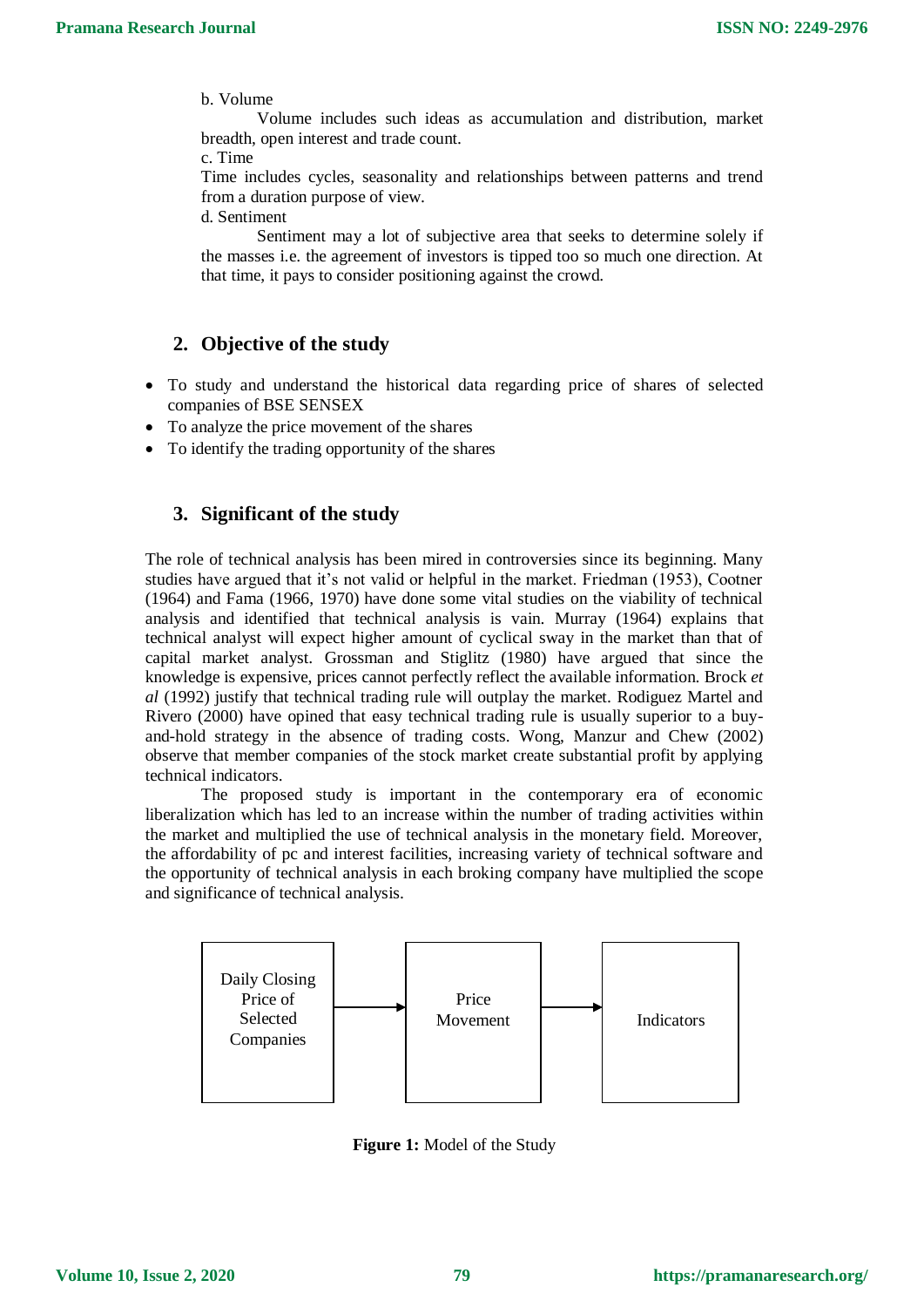# **4. Work of the Study**

The proposed study aims at analyzing the price movements of the shares of selected companies. The research type of this proposed study is analytical in nature. For technical analysis, secondary data the daily share price movements of the selected companies in BSE SENSEX were absorbed for the three years. The closing price of share prices was taken and also the future price movement was analyzed using important tools. Data were collected from BSE website, various books, journals, magazines and company websites and other websites.

## **Time Period of the Study**

The period of three years from 1- Feb- 2018 to 31- Jan- 2020 have been taken to carry out the present study.

## **Sample**

| <b>Sectors</b>                | <b>Companies</b>                 |
|-------------------------------|----------------------------------|
| Banking                       | Axis Bank                        |
|                               | <b>ICIC Bank</b>                 |
|                               | <b>HDFC</b> Bank                 |
|                               | Kotak Mahindra Bank              |
| Automobile                    | Bajaj Auto                       |
|                               | Hero Motocap                     |
|                               | Mahindra and Mahindra            |
|                               | Maruti Suzuki                    |
| <b>Information Technology</b> | Infosys                          |
|                               | <b>HCL Technologies</b>          |
|                               | <b>Tata Consultancy Services</b> |
|                               | Tech Mahindra Ltd                |
| Power                         | Power Grid corporation of India  |
|                               | <b>NTPC</b>                      |
| Oil and Gas                   | Oil and Natural Gas Corporation  |
|                               |                                  |

## **Tools and Techniques of the Study**

- 1. Candlestick Chart
- 2. Moving Average
- 3. Moving Average Convergence Divergence (MACD)
- 4. Relative Strength Index (RSI)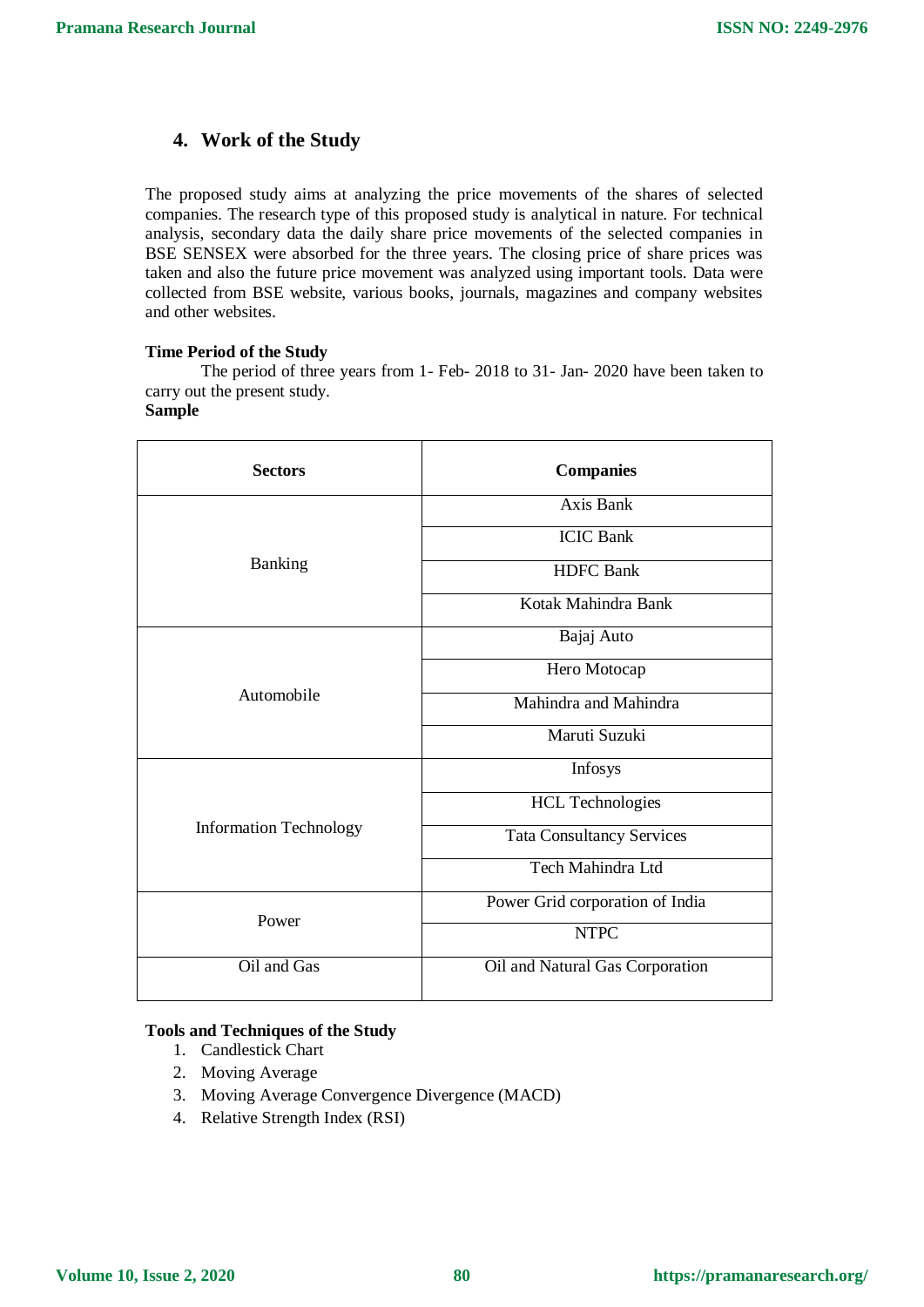#### **Tools of Technical Analysis Candlestick Chart**

Another name of Candlestick chart is stock chart. Japanese candlestick charts form the basis of the oldest style of technical analysis. Candlestick chart provide the knowledge as namely open price, high price, low price and close price, however. Candlestick charting provide a visible indication of market science, market sentiment and potential weakness creating it a rather valuable trading tool.

## **Technical Indicators**

Technical indicators are mathematical formulas that, once applied to security prices clearly flash either buy or sell signals. Price data comprise any combination of the open, high, low or close over a period of time and most of the indicators use solely the closing prices. Once shown in graphical form, an indicator will then be compared with the corresponding price chart of the securities. Technical indicators supply several uses such as

- a. To substantiate the trends
- b. To form buy or sell signals
- c. To forecast the direction of future prices

### **Moving Average**

A moving average (MA) may be wide used indicator in technical analysis that helps smooth out price action by filtering out of the noise from random short price variations. It is a trend-following, indicator because it's based on past price movements. Commonly used moving averages are

- a. Simple Moving Average (SMA)
- b. Exponential Moving average (EMA)

### **a. Simple Moving Average**

A simple moving average (SMA) is associate arithmetic moving average calculated by adding recent closing prices and then dividing that by the number of periods among the calculation average. A simple or arithmetic, moving average that calculated by adding the closing price of the securities for number o time periods and then dividing the total by the same number of time periods. Short-term averages respond quickly changes within the value of the underlying, whereas long-term average is slow to react. The formula for SMA is

SMA= A1+A2+....+An/ N Where, An= the price of an resource at period n  $N=$  the number of total periods

### **b. Exponential Moving Average**

An exponential moving average (EMA) may be a sort of moving average (MA) that places a greater weight and significance on the foremost recent data points. Another name of exponential moving average is exponentially weighted moving average. An exponentially weighted moving average reacts more significantly to recent price changes than a simple moving average (SMA), which applies an equal weight to all or any observations within the period. The formula for EMA is

 $K = 2/(1+N)$ Where,

N= number of periods for EMA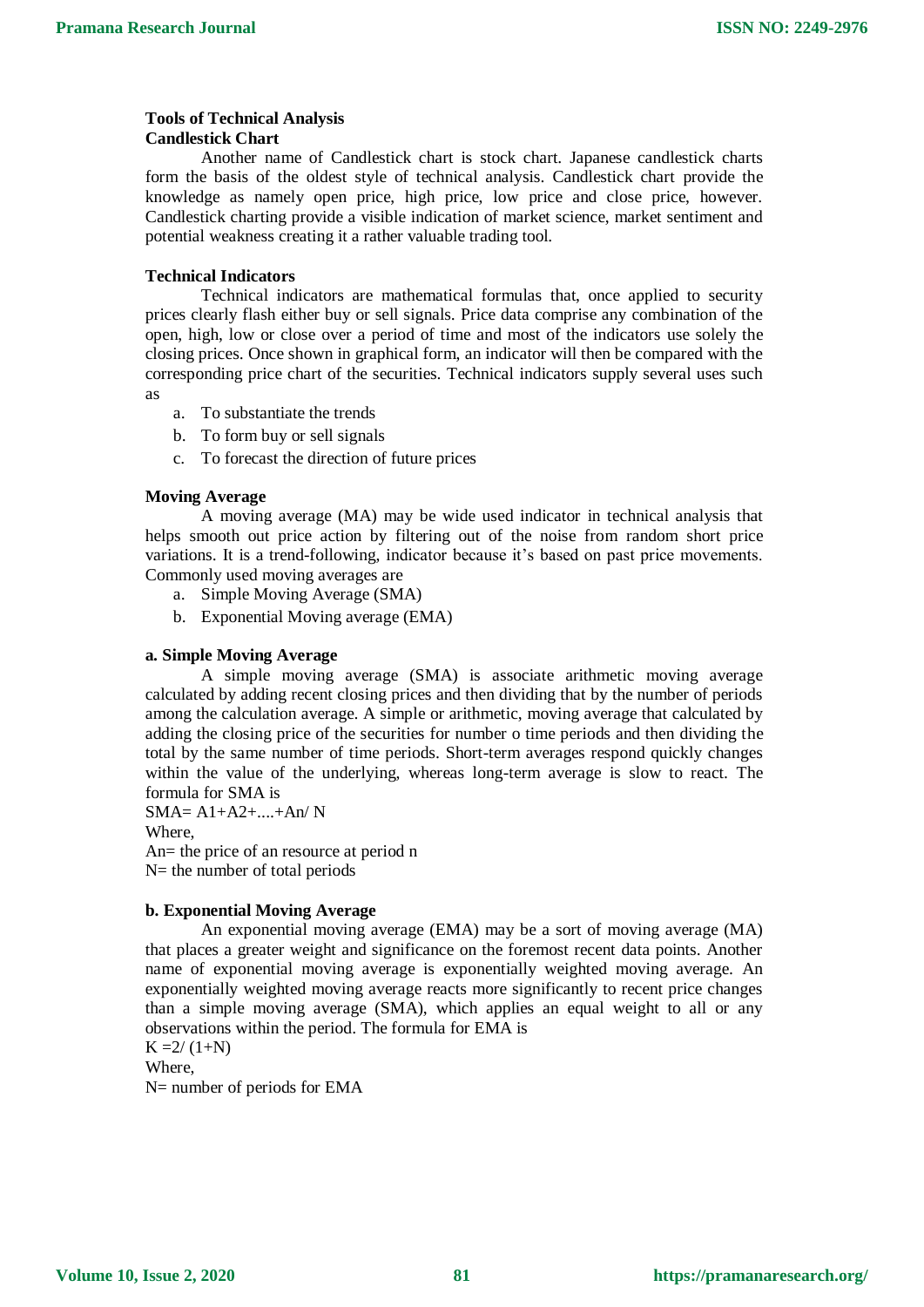### **Moving Average Convergence and Divergence**

Developed by Gerald Apple within the late seventies, moving average convergence and divergence (MACD) is one all the best and best momentum indicators available. The MACD indicator is one of the most standard technical analysis tool.

MACD fluctuates above and below the zero line (the centre line) because the moving averages converge, cross and diverge. MACD is that the 12-dayEMAless the 26 day EMA. A 9-day EMA o MACD is plotted alongside to act as a signal line to spot turns within the indicator. The MACD histogram represents the destination between MACD and it's 9-day EMA, the signal lin. The formula is MACD= twelve day EMA – twenty six EMA

**Relative Strength Index (RSI)**

The RSI defined as a momentum generator, measuring the speed and magnitude of directional price movements. Momentum is the rate of the increase or fall in price. The RSI computes momentum because the magnitude relation of higher closes to lower closes. Stocks that have had stronger positive changes have a higher RSI than stocks that have had stronger negative changes.

The indicators have an upper line, typically at seventy, a lower line at thirty and a dashed mid-line at fifty. Once price moves up very rapidly, at some point it's thought of overbought (When the RSI crosses 70). Likewise, once price falls very rapidly, at some point it's thought of oversold (When the RSI crosses 30) the level of the RSI is a measure of the stock's recent trading strength. The scope of the RSI is directly proportional to the speed of a change within the trend. The distance carried by the RSI is proportional to the magnitude of the move. The formula is

 $RSI = 100 - [100/(1+RS)]$ 

Where,

RS= average of upward price change over a select number of days/ average of downward price change over the same number of days.

## **Conclusion**

Technical analysis is a technique which gives an idea about future price of shares of selected companies of BSE Sensex in which we invest. On the basis of the knowledge of technical analysis one can predict the investment decision of the stock market. Technical analysis of price of shares of different companies gives an idea that after the analysis the market position of share of selected companies can be known and investor get a perfect knowledge of investment decision.

The proposed study will find with the technical analysis of 15 selected companies of 5 different sectors by using the chart and technical indicators the future market of securities would be known in which we invest. Technical analysis helps to predict future share price of a selected companies and also forecast a trading opportunity for the shares of a selected companies by which we make a perfect investment decision in the stock market. The analysis gives guidance to the investors. This proposed study is planned to collect the data of daily closing price of the 15 selected companies of 5 different sectors for three year.